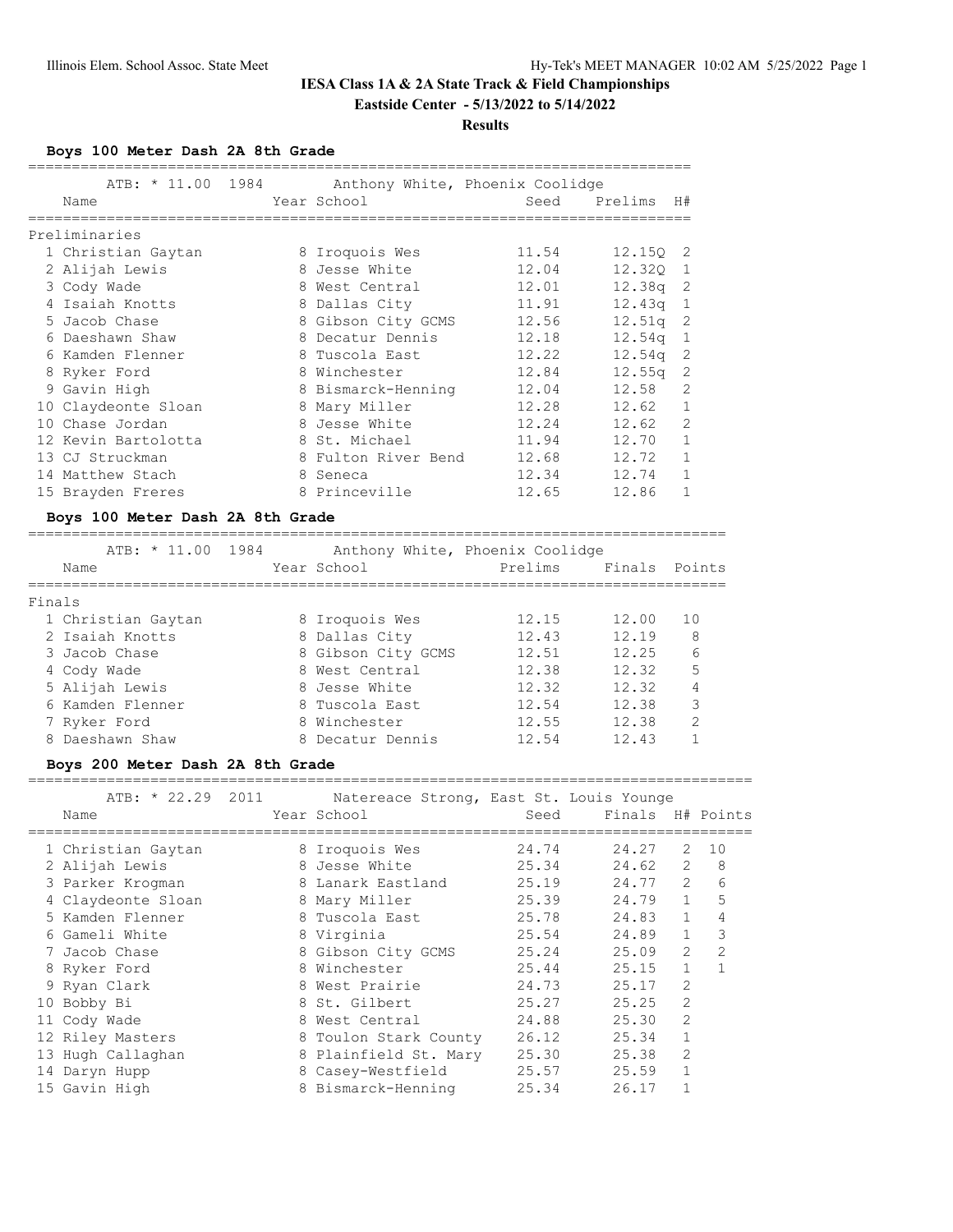**Eastside Center - 5/13/2022 to 5/14/2022**

#### **Results**

### **....Boys 200 Meter Dash 2A 8th Grade**

16 Chris Long 8 Joliet Laraway 25.54 26.30 1

## **Boys 400 Meter Dash 2A 8th Grade**

|  | ATB: * 50.89 2010<br>Name | Year School        | Marlon Brady, Cahokia Wirth<br>Seed | Finals  |                | H# Points     |
|--|---------------------------|--------------------|-------------------------------------|---------|----------------|---------------|
|  | 1 Christian Gaytan        | 8 Iroquois Wes     | 55.34                               | 53.52   | 2              | 1 O           |
|  | 2 Isaiah Whitaker         | 8 Blooming CC      | 55.59                               | 54.84   | 2              | 8             |
|  | 3 Ryan Powell             | 8 Brownstown       | 56.87                               | 56.03   | $\mathcal{L}$  | 6             |
|  | 4 Grant Fricke            | 8 Virginia         | 57.44                               | 56.67   | $\overline{2}$ | 5             |
|  | 5 Dylan Graves            | 8 Tuscola East     | 56.59                               | 56.93   | $\overline{2}$ | 4             |
|  | 6 Nolan Clement           | 8 Casey-Westfield  | 57.95                               | 57.06   | $\overline{2}$ | 3             |
|  | 7 Conner Keegan           | 8 Erie             | 57.90                               | 57.26   | $\mathcal{L}$  | $\mathcal{L}$ |
|  | 8 Isaiah Knotts           | 8 Dallas City      | 57.60                               | 57.87   | $\overline{2}$ |               |
|  | 9 Matthew Stach           | 8 Seneca           | 58.44                               | 58.14   | $\mathbf{1}$   |               |
|  | 10 Mason Byers            | 8 North Clay       | 58.32                               | 58.78   | 1              |               |
|  | 11 Andrew Gerig           | 8 Peoria Christian | 58.37                               | 59.47   |                |               |
|  | 12 Kevin Oue              | 8 Cambridge La     | 1:01.86                             | 1:00.24 |                |               |
|  |                           |                    |                                     |         |                |               |

### **Boys 800 Meter Run 2A 8th Grade**

================================================================================

| ATB: * 1:59.55 2018 | Andrew Brooks, Green Oaks Oak Grove |         |               |                |
|---------------------|-------------------------------------|---------|---------------|----------------|
| Name                | Year School                         | Seed    | Finals Points |                |
| 1 Eoin Kohn         | 8 Blooming CC                       | 2:14.49 | 2:10.44       | 10             |
| 2 Tristan Wong      | 8 St. Benedict                      | 2:18.64 | 2:11.50       | 8              |
| 3 Ryan Powell       | 8 Brownstown                        | 2:20.31 | 2:12.63       | 6              |
| 4 Carson Lanners    | 8 Antioch Emmons                    | 2:26.22 | 2:13.72       | 5              |
| 5 Alex Brown        | 8 Mackinaw Dee-Mack                 | 2:17.99 | 2:14.79       | 4              |
| 6 Will Fuson        | 8 Cerro Gordo                       | 2:23.63 | 2:15.34       | 3              |
| 7 Eric Pincock      | 8 Illini Bluff                      | 2:23.05 | 2:15.61       | $\overline{2}$ |
| 8 Grant Fricke      | 8 Virginia                          | 2:23.04 | 2:15.69       | 1              |
| 9 Ben Damiani       | 8 Plainfield St. Mary               | 2:18.58 | 2:15.71       |                |
| 10 Cadyn Upton      | 8 Colona                            | 2:21.23 | 2:16.76       |                |
| 11 Chase Mudd       | 8 Carthage                          | 2:19.29 | 2:18.57       |                |
| 12 Jack Peacock     | 8 Lexington                         | 2:19.92 | 2:18.75       |                |
| 13 Cameron Shure    | 8 St. Benedict                      | 2:20.34 | 2:31.12       |                |

#### **Boys 1600 Meter Run 2A 8th Grade**

================================================================================

|  | ATB: * 4:31.75 2004<br>Name | Year School          | Kevin Havel, Prospect Hts. MacArthur<br>Seed | Finals Points |                |
|--|-----------------------------|----------------------|----------------------------------------------|---------------|----------------|
|  | 1 Lane Obert                | 8 Liberty            | 4:58.61                                      | 4:55.16       | 10             |
|  | 2 Will Fuson                | 8 Cerro Gordo        | 5:03.80                                      | 4:57.06       | 8              |
|  | 3 Carson Lanners            | 8 Antioch Emmons     | 5:09.90                                      | 4:58.14       | 6              |
|  | 4 Mick Crowley              | 8 Old St. Mary       | 5:10.34                                      | 5:02.54       | 5              |
|  | 5 Griffin Hammers           | 8 Oglesby Washington | 5:14.40                                      | 5:09.86       | 4              |
|  | 6 Thomas Mardis             | 8 Blooming CC        | 5:25.04                                      | 5:18.93       | 3              |
|  | 7 Levi Thomas               | 8 Illini Bluff       | 5:20.13                                      | 5:19.05       | $\overline{2}$ |
|  | 8 Keelan Speagle            | 8 Brownstown         | 5:28.66                                      | 5:31.24       |                |
|  | 9 Caden Colwell             | 8 Waverly            | 5:29.34                                      | 6:00.72       |                |
|  | -- Cadyn Upton              | 8 Colona             | 5:12.26                                      | DNF           |                |
|  |                             |                      |                                              |               |                |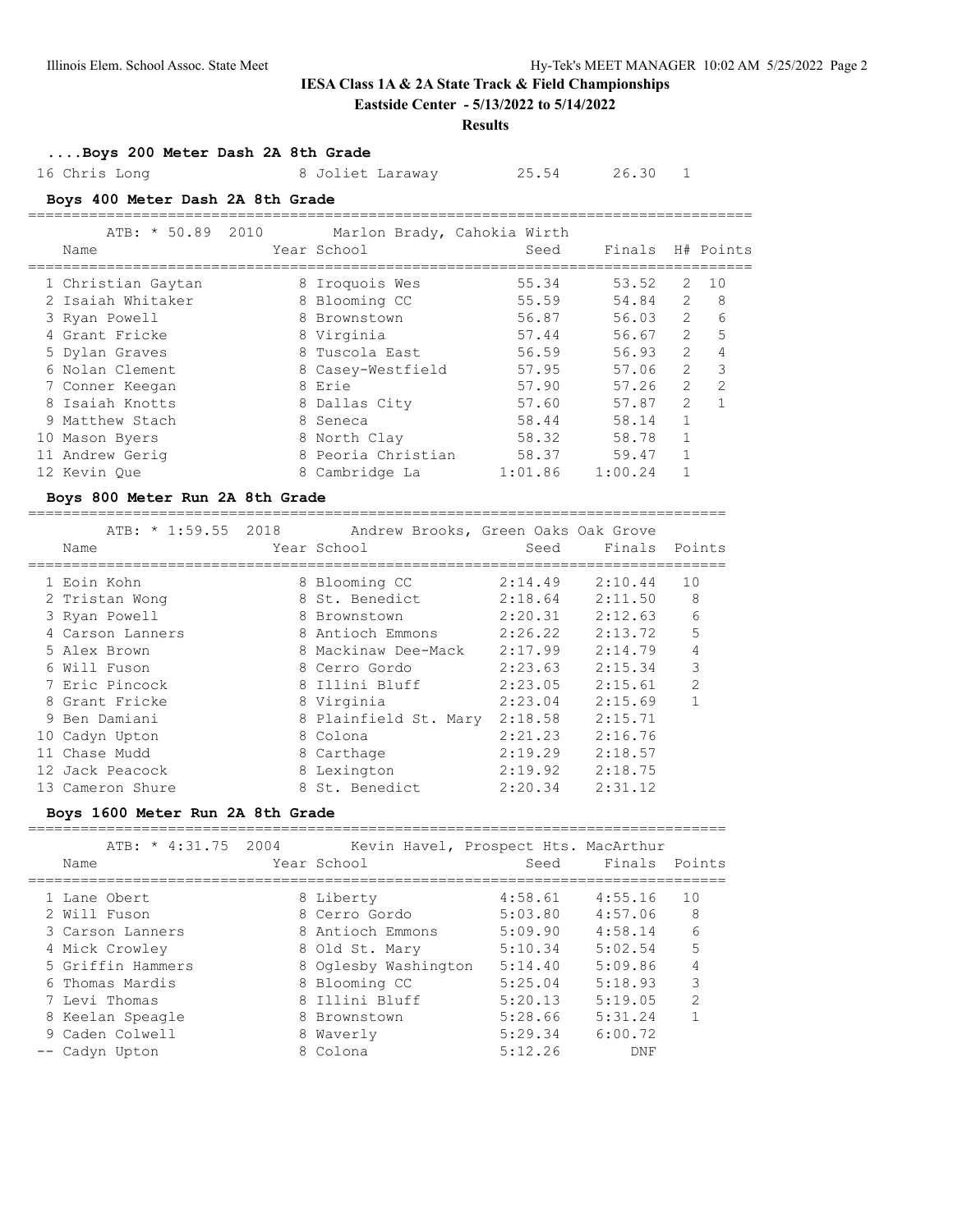## **IESA Class 1A & 2A State Track & Field Championships Eastside Center - 5/13/2022 to 5/14/2022**

#### **Results**

**Boys 110 Meter Hurdles 2A 8th Grade**

|        | ATB: * 14.08                        | 2018 |                    | Robert Hill, Cahokia Wirth     |                                   |                  |                |                |
|--------|-------------------------------------|------|--------------------|--------------------------------|-----------------------------------|------------------|----------------|----------------|
|        | Name                                |      | Year School        |                                | Seed                              | Prelims          | H#             |                |
|        | Preliminaries                       |      |                    |                                | -------------------------------   |                  |                |                |
|        | 1 Daeshawn Shaw                     |      | 8 Decatur Dennis   |                                | 16.81                             | 16.61Q           | 1              |                |
|        | 2 Parker Krogman                    |      | 8 Lanark Eastland  |                                | 16.65                             | 16.88Q           | 2              |                |
|        | 3 Ryan Powell                       |      | 8 Brownstown       |                                | 16.79                             | 17.09q           | 1              |                |
|        | 4 Trae Brickner                     |      | 8 Peoria Christian |                                | 17.99                             | 17.35q           | 1              |                |
|        | 5 Brady Bishop                      |      | 8 Bunker Hill      |                                | 18.04                             | 17.51q           | $\mathbf 1$    |                |
|        | 6 Trent Wetherell                   |      | 8 Gibson City GCMS |                                | 17.12                             | 17.60q           | 2              |                |
|        | 7 Eric Payne                        |      | 8 Lexington        |                                | 17.58                             | 17.63q           | 2              |                |
|        | 8 Jason Smith                       |      | 8 Markham Obama    |                                | 17.34                             | 17.89q           | 1              |                |
|        | 9 Bran Schroeder                    |      | 8 Colfax Ridgeview |                                | 17.54                             | 17.89            | 1              |                |
|        | 10 Landon Mars                      |      | 8 Joliet Laraway   |                                | 17.04                             | 18.00            | 2              |                |
|        | 11 Aidan Connelly                   |      |                    | 8 Plainfield St. Mary          | 18.11                             | 18.53            | $\overline{2}$ |                |
|        | 12 Aiden Hocker                     |      | 8 Dallas City      |                                | 17.99                             | 19.36            | 2              |                |
|        | 13 Colin McCarte                    |      | 8 Cambridge La     |                                | 19.39                             | 19.62            | 2              |                |
|        | Boys 110 Meter Hurdles 2A 8th Grade |      |                    |                                |                                   |                  |                |                |
|        | ATB: * 14.08                        | 2018 |                    | Robert Hill, Cahokia Wirth     |                                   |                  |                |                |
|        | Name                                |      | Year School        |                                | Prelims                           | Finals           |                | Points         |
|        |                                     |      |                    |                                | ================================= |                  |                |                |
| Finals |                                     |      |                    |                                |                                   |                  |                |                |
|        | 1 Parker Krogman                    |      | 8 Lanark Eastland  |                                | 16.88                             | 16.43            | 10             |                |
|        | 2 Daeshawn Shaw                     |      | 8 Decatur Dennis   |                                | 16.61                             | 16.75            |                | 8              |
|        | 3 Ryan Powell                       |      | 8 Brownstown       |                                | 17.09                             | 17.24            |                | 6              |
|        | 4 Trae Brickner                     |      | 8 Peoria Christian |                                | 17.35                             | 17.24            |                | 5              |
|        | 5 Eric Payne                        |      | 8 Lexington        |                                | 17.63                             | 17.50            |                | 4              |
|        | 6 Trent Wetherell                   |      | 8 Gibson City GCMS |                                | 17.60                             | 17.61            |                | 3              |
|        | 7 Brady Bishop                      |      | 8 Bunker Hill      |                                | 17.51                             | 17.78            |                | $\overline{2}$ |
|        | 8 Jason Smith                       |      | 8 Markham Obama    |                                | 17.89                             | 18.64            |                | $\mathbf{1}$   |
|        | Boys 4x100 Meter Relay 2A 8th Grade |      |                    |                                |                                   |                  |                |                |
|        | ATB: * 45.40                        | 2013 |                    | East St. Louis Lincoln         |                                   |                  |                |                |
|        |                                     |      |                    | Dansberry, Bell, Grissom, Nash |                                   |                  |                |                |
|        | School                              |      |                    |                                | Seed                              | Finals H# Points |                |                |
|        |                                     |      |                    |                                |                                   |                  |                |                |
|        | 1 Bloomington Corpus Christi        |      |                    |                                | 49.47                             | 47.84            | 3              | 10             |
|        | 1) Nathan Parker 8                  |      |                    | 2) Eoin Kohn 8                 |                                   |                  |                |                |
|        | 3) Grant Hageman 7                  |      |                    | 4) Isaiah Whitaker 8           |                                   |                  |                |                |
|        | 2 Camp Point Central                |      |                    |                                | 49.08                             | 48.40            | 3              | 8              |
|        | 1) Kadin Niekamp 8                  |      |                    | 2) Quintin Cissna 8            |                                   |                  |                |                |
|        | 3) Zack Wear 8                      |      |                    | 4) Jasper Flesner 8            |                                   |                  |                |                |
|        | 3 Bismarck-Henning                  |      |                    |                                | 49.84                             | 48.41            | 3              | 6              |
|        | 1) Gavin High 8                     |      |                    | 2) Conner Powell 8             |                                   |                  |                |                |
|        | 3) Matthew Darling 8                |      |                    | 4) Dylan Davis 8               |                                   |                  |                |                |
|        | 4 Findlay Okaw Valley               |      |                    |                                | 50.36                             | 49.23            | 2              | 5              |
|        | 1) Kwame Calhoun 7                  |      |                    | 2) Wyatt Hildebrant 8          |                                   |                  |                |                |
|        | 3) Byron McCarrey 8                 |      |                    | 4) Braden Montgomery 8         |                                   |                  |                |                |
|        | 5 Altamont                          |      |                    |                                | 49.53                             | 49.23            | 3              | 4              |
|        | 1) Will Reardon 8                   |      |                    | 2) Jacob Veteto 8              |                                   |                  |                |                |
|        | 3) Kamryn Wolfert 8                 |      |                    | 4) Dexter Sloan 8              |                                   |                  |                |                |
|        | 6 Hazel Crest Jesse White           |      |                    |                                | 50.94                             | 49.32            | $\overline{c}$ | 3              |

============================================================================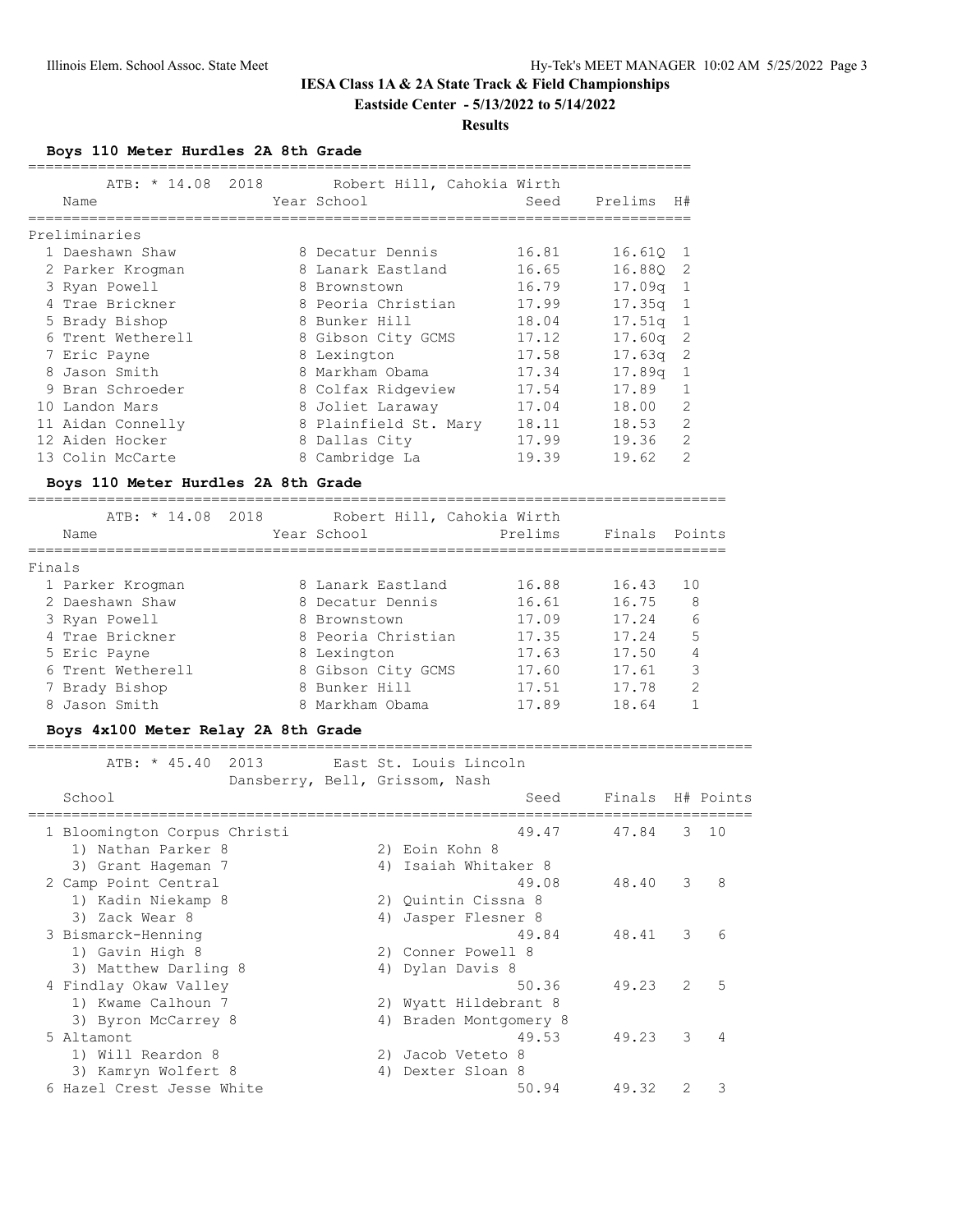**Eastside Center - 5/13/2022 to 5/14/2022**

### **Results**

## **....Boys 4x100 Meter Relay 2A 8th Grade**

| 1) Chase Jordan 8          | 2) Kamere James 8     |       |              |   |
|----------------------------|-----------------------|-------|--------------|---|
| 3) Jahmer Sellers 8        | 4) Alijah Lewis 8     |       |              |   |
| 7 Nauvoo-Colusa            | 50.24                 | 49.33 | 2            | 2 |
| 1) Jordan Crowley 8        | 2) Tre Hoskins 8      |       |              |   |
| 3) Evan Jackson 8          | 4) Kade Hoskins 7     |       |              |   |
| 8 Casey-Westfield          | 49.42                 | 49.41 | 3            | 1 |
| 1) Nolan Clement 8         | 2) Nick Fouty 7       |       |              |   |
| 3) Heath Jean 8            | 4) Daryn Hupp 8       |       |              |   |
| 9 Effingham St. Anthony    | 49.81                 | 49.56 | 3            |   |
| 1) Luis Canales-Gonzalez 8 | 2) Aiden Lauritzen 8  |       |              |   |
| 3) Jackson Schultz 8       | 4) Henry Brent 8      |       |              |   |
| 10 Virginia                | 50.64                 | 49.59 | 2            |   |
| 1) Kaedon Merriman 8       | 2) Jacob Cook 8       |       |              |   |
| 3) Grant Fricke 8          | 4) Gameli White 8     |       |              |   |
| 11 Louisville North Clay   | 49.93                 | 49.60 | 3            |   |
| 1) Gavin Dawkins 8         | 2) Mason Byers 8      |       |              |   |
| 3) Jack Compton 8          | 4) Cody Zimdars 8     |       |              |   |
| 12 Spring Valley Kennedy   | 51.08                 | 49.78 | $\mathbf{1}$ |   |
| 1) Greyson Bickett 8       | 2) Vance Pienta 8     |       |              |   |
| 3) Salvador Romero 8       | 4) Gabe Wamhoff 8     |       |              |   |
| 13 Palestine               | 49.14                 | 50.05 | 3            |   |
| 1) Aiden Postlewaite 8     | 2) Ethan Newlin 8     |       |              |   |
| 3) Brody Beabout 8         | 4) Riley Blank 8      |       |              |   |
| 13 Fulton River Bend       | 51.22                 | 50.05 | 1            |   |
| 1) Landon Leu 8            | 2) Mason Kuebel 8     |       |              |   |
| 3) Tarik Paisley 8         | 4) CJ Struckman 8     |       |              |   |
| 15 Bunker Hill Wolf Ridge  | 50.24                 | 50.09 | 2            |   |
| 1) Zane Hoover 8           | 2) Brady Bishop 8     |       |              |   |
| 3) Gabe Baker 8            | 4) Jesse Baker 8      |       |              |   |
| 16 Princeville             | 50.72                 | 50.51 | 2            |   |
| 1) Brock Butler 8          | 2) Brayden Freres 8   |       |              |   |
| 3) Kaden Blunier 8         | 4) Eli Christianson 8 |       |              |   |
| 17 Waverly                 | 50.34                 | 50.55 | 2            |   |
| 1) Owen Paluska 8          | 2) Collin Johnson 8   |       |              |   |
| 3) Drew Johnson 7          | 4) Owen Evans 8       |       |              |   |
| 18 Decatur Dennis          | 51.71                 | 50.75 | 1            |   |
| 1) Uriah Wilson 8          | 2) Marshawn Harper 6  |       |              |   |
| 3) Ashton Higar 8          | 4) Daeshawn Shaw 8    |       |              |   |
| 19 New Berlin JHS          | 50.44                 | 50.84 | 2            |   |
| 1) Jackson Cody 8          | 2) Michael Pecoraro 8 |       |              |   |
| 3) Charlie Neuman 8        | 4) Reid Hepperly 8    |       |              |   |
| 20 Gibson City GCMS        | 51.40                 | 50.86 | 1            |   |
| 1) Kale Holzhauer 8        | 2) Ely Harden 8       |       |              |   |
| 3) Conner Kinzinger 8      | 4) Cale Royal 8       |       |              |   |
| 21 Erie                    | 51.56                 | 51.04 | 1            |   |
| 1) Max Milem 8             | 2) Keegan Winckler 8  |       |              |   |
| 3) Brayden Frank 8         | 4) Conner Keegan 8    |       |              |   |
| 22 Fox River Grove         | 52.26                 | 52.12 | 1            |   |
| 1) Caden Schaldt 8         | 2) Will Talkington 8  |       |              |   |
| 3) Logan Abrams 8          | 4) Anthony Medina 8   |       |              |   |
| 23 Wenona Fieldcrest       | 51.57                 | 52.15 | 1            |   |
| 1) Michael Becket 8        | 2) Lucas Anson 8      |       |              |   |
| 3) Braden Hahn 8           | 4) Ian Ramsey 6       |       |              |   |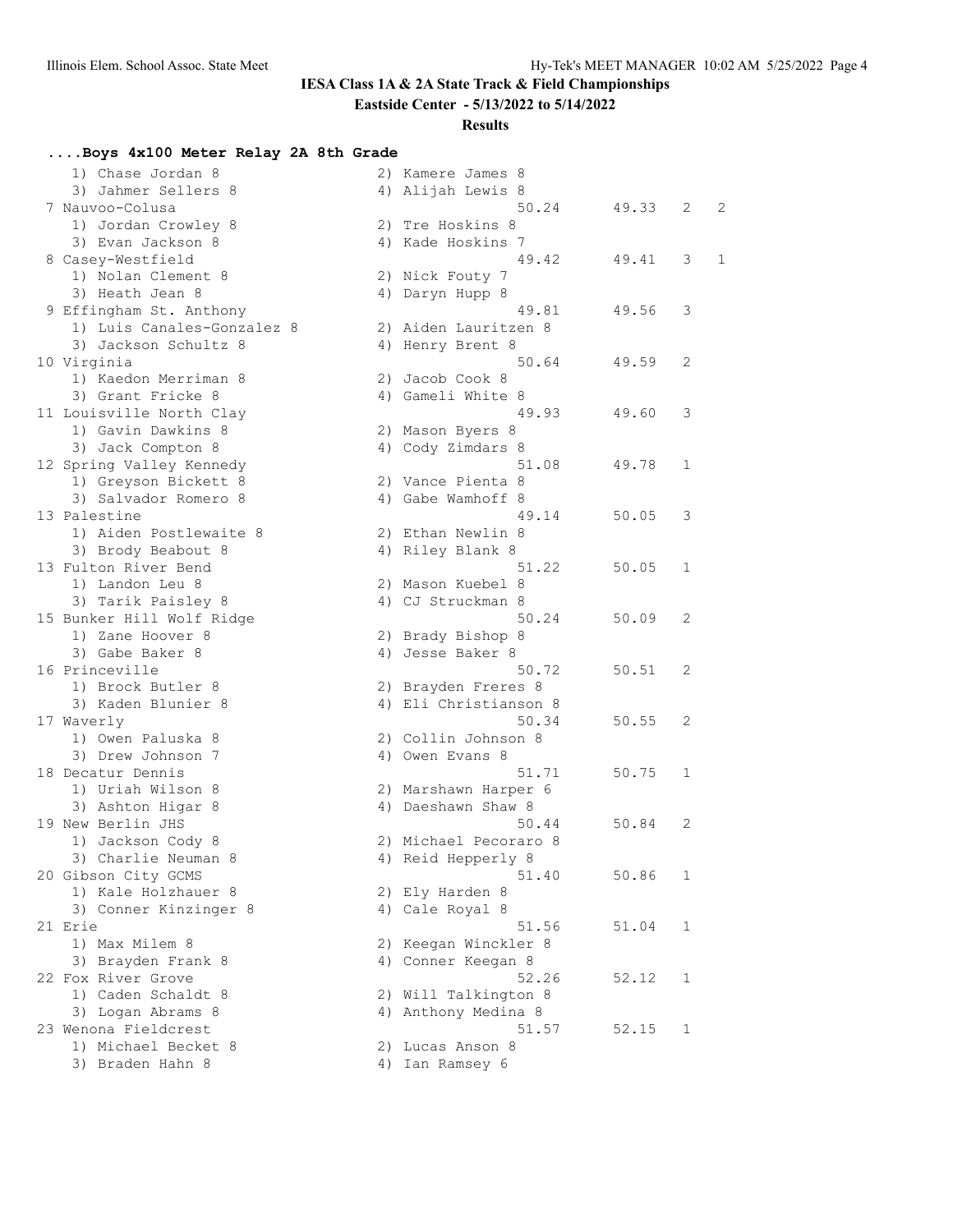**Eastside Center - 5/13/2022 to 5/14/2022**

### **Results**

**Boys 4x200 Meter Relay 2A 8th Grade**

| ============<br>2010<br>ATB: * 1:34.61                    |                              | Cahokia Wirth                            |         |              |           |
|-----------------------------------------------------------|------------------------------|------------------------------------------|---------|--------------|-----------|
| School                                                    |                              | Brady, Hickman, Monigan, Gardner<br>Seed | Finals  |              | H# Points |
| ____________________________________<br>1 Lanark Eastland |                              | 1:43.32                                  | 1:40.52 | 2            | 10        |
| 1) Braden Anderson 8                                      |                              | 2) Zyacn Haverland 8                     |         |              |           |
| 3) Parker Krogman 8                                       |                              | 4) Draven Zier 8                         |         |              |           |
| 2 Tuscola East Prairie                                    |                              | 1:45.02                                  | 1:42.15 | 2            | 8         |
| 1) Dylan Graves 8                                         |                              | 2) Boyd Brewer 8                         |         |              |           |
| 3) Logan Kurtz 8                                          |                              | 4) Kamden Flenner 8                      |         |              |           |
| 3 Gibson City GCMS                                        |                              | 1:43.42                                  | 1:42.43 | 2            | 6         |
| 1) Jacob Chase 8                                          |                              | 2) Brayden Bradbury 8                    |         |              |           |
| 3) Cameron Hitchcock 8                                    |                              | 4) Trent Wetherell 8                     |         |              | 5         |
| 4 Lexington                                               |                              | 1:45.32                                  | 1:42.77 | 2            |           |
| 1) Bryce Cloudt 8<br>3) Joe Steffen 8                     |                              | 2) Eric Payne 8<br>4) Karder Cross 8     |         |              |           |
| 5 Winchester                                              |                              | 1:45.84                                  | 1:43.53 | 2            | 4         |
| 1) Nick Hamilton 8                                        |                              | 2) Luke Kunz 8                           |         |              |           |
| 3) Carson Clevenger 8                                     |                              | 4) Ryker Ford 8                          |         |              |           |
| 6 Orion                                                   |                              | 1:45.69                                  | 1:43.82 | 2            | 3         |
| 1) Owen Voorhees 8                                        |                              | 2) Kyler Owens 8                         |         |              |           |
| 3) Wyatt Steen 8                                          |                              | 4) John Fulkerson 8                      |         |              |           |
| 7 Brownstown                                              |                              | 1:47.99                                  | 1:43.85 | 2            | 2         |
| 1) Lucas Powell 8                                         |                              | 2) Demarrio Ledbetter 8                  |         |              |           |
| 3) Keelan Speagle 8                                       |                              | 4) Ryan Powell 8                         |         |              |           |
| 8 Colfax Ridgeview                                        |                              | 1:46.70                                  | 1:44.87 | 2            | 1         |
| 1) Bran Schroeder 8                                       |                              | 2) Jack Pierce 8                         |         |              |           |
| 3) Landon Christner 8                                     |                              | 4) Henry Kizer 8                         |         |              |           |
| 9 Chicago Old St. Mary's                                  |                              | 1:48.24                                  | 1:45.33 | 1            |           |
| 1) Mick Crowley 8                                         |                              | 2) Carson Braggs 8                       |         |              |           |
| 3) Liam Brennan 8                                         |                              | 4) Patrick Waller 8                      |         |              |           |
| 10 Aurora Holy Angels                                     |                              | 1:51.14                                  | 1:47.31 | 1            |           |
| 1) Mateo Acosta 8                                         |                              | 2) Kyle Stanislo 7                       |         |              |           |
| 3) Giovannie Gutierrez 8                                  |                              | 4) Jack Swiatek 8                        |         |              |           |
| 11 Colchester West Prairie                                |                              | 1:48.63                                  | 1:47.72 | 1            |           |
| 1) Bryson Cruz 7                                          |                              | 2) Ryan Clark 8                          |         |              |           |
| 3) Austin Nelson 8                                        |                              | 4) Tyson Royer 7                         |         |              |           |
| 12 Crystal Lake Prairie Grove                             |                              | 1:48.44                                  | 1:47.97 | $\mathbf{1}$ |           |
| 1) Grant Hart 8                                           |                              | 2) Colton Zaleski 8                      |         |              |           |
| 3) Aiden Carter 7                                         |                              | 4) Brendan Beu 8<br>1:48.78              | 1:48.16 | 1            |           |
| 13 Mt. Sterling Brown County<br>1) Ethan Miller 8         |                              | 2) Eli Staton 8                          |         |              |           |
| 3) Vince Little 8                                         |                              | 4) Trey Fullerton 8                      |         |              |           |
| 14 Mossville                                              |                              | 1:50.38                                  | 1:50.05 | 1            |           |
| 1) Sawyer Ellenwood 7                                     |                              | 2) Keller Schrock 8                      |         |              |           |
| 3) Johnny Harrigan 8                                      |                              | 4) Logan McMahan 8                       |         |              |           |
| Boys 4x400 Meter Relay 2A 8th Grade                       |                              |                                          |         |              |           |
| ATB: * 3:32.59<br>2012                                    |                              | Cahokia Wirth                            |         |              |           |
|                                                           | Ward, Hardaway, McGee, Lyons |                                          |         |              |           |
| School                                                    |                              | Seed                                     | Finals  |              | H# Points |
| 1 Bloomington Corpus Christi                              |                              | 3:57.03                                  | 3:55.14 | 2.           | 10        |
| 1) Nathan Parker 8                                        |                              | 2) Eoin Kohn 8                           |         |              |           |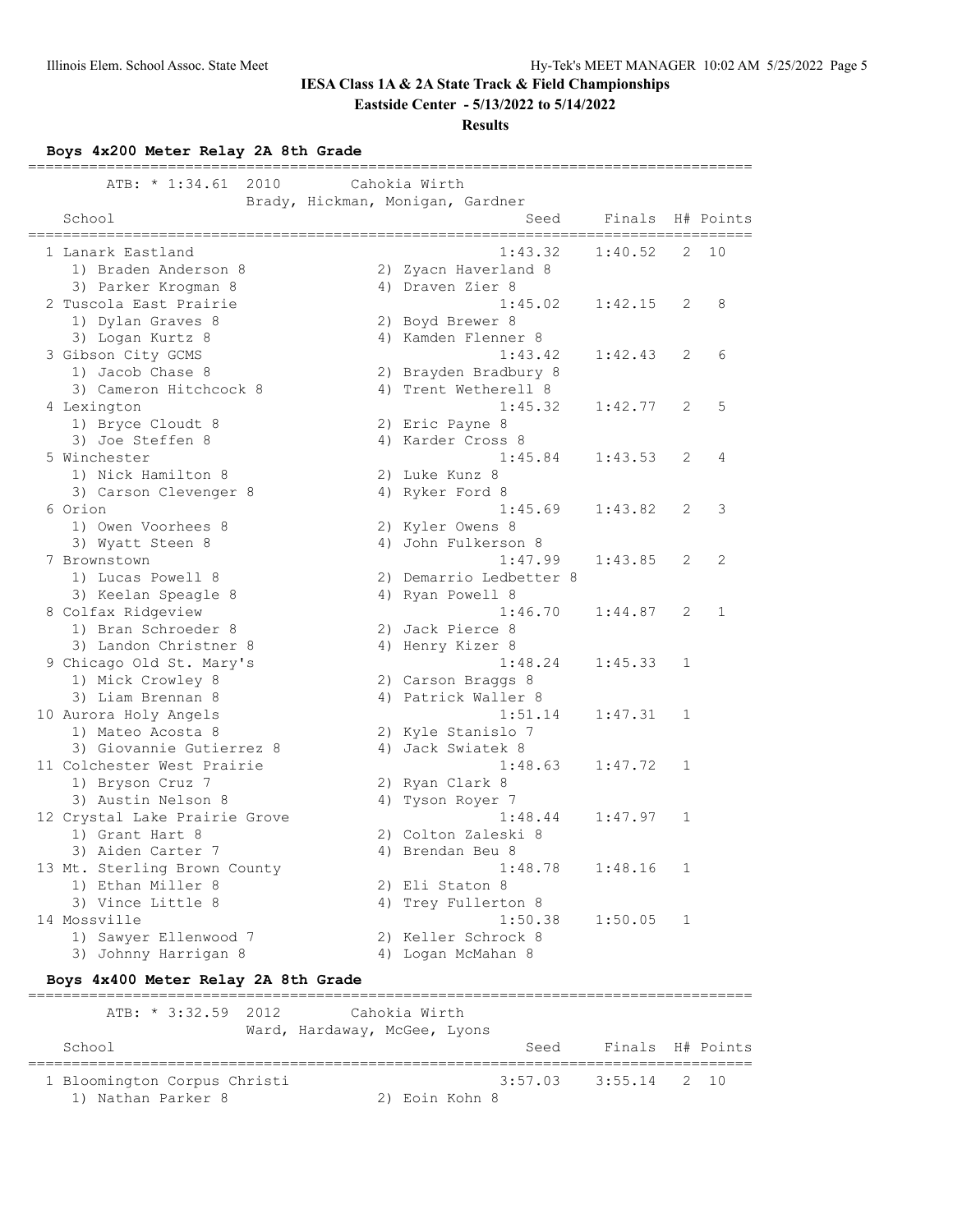**Eastside Center - 5/13/2022 to 5/14/2022**

### **Results**

## **....Boys 4x400 Meter Relay 2A 8th Grade**

| 3) Thomas Mardis 8           | 4) Isaiah Whitaker 8  |         |                |              |
|------------------------------|-----------------------|---------|----------------|--------------|
| 2 Chicago Old St. Mary's     | 4:05.74               | 3:56.52 | 2              | 8            |
| 1) Mick Crowley 8            | 2) Liam Brennan 8     |         |                |              |
| 3) Patrick Waller 8          | 4) Michael Valerio 7  |         |                |              |
| 3 Tuscola East Prairie       | 4:08.35               | 3:59.95 | 2              | 6            |
| 1) Kamden Flenner 8          | 2) Logan Kurtz 8      |         |                |              |
| 3) Boyd Brewer 8             | 4) Dylan Graves 8     |         |                |              |
| 4 Casey-Westfield            | 4:03.30               | 4:03.29 | $\overline{2}$ | 5            |
| 1) Nolan Clement 8           | 2) Jackson High 7     |         |                |              |
| 3) Heath Jean 8              | 4) Daryn Hupp 8       |         |                |              |
| 5 Aurora Holy Angels         | 4:09.98               | 4:04.54 | $\mathbf{1}$   | 4            |
| 1) Grayson McCue 8           | 2) Mateo Acosta 8     |         |                |              |
| 3) Giovannie Gutierrez 8     | 4) Jack Swiatek 8     |         |                |              |
| 6 Peoria Christian           | 4:08.28               | 4:04.65 | 2              | 3            |
| 1) Andrew Gerig 8            | 2) Jackson Vanek 8    |         |                |              |
| 3) Levi Bicksler 8           | 4) Trae Brickner 8    |         |                |              |
| 7 Gibson City GCMS           | 4:05.63               | 4:05.02 | $\overline{2}$ | 2            |
| 1) Easton Stroh 8            | 2) Conner Kinzinger 8 |         |                |              |
| 3) Cameron Hitchcock 8       | 4) Logan Ward 8       |         |                |              |
| 8 Louisville North Clay      | 4:08.19               | 4:05.28 | 2              | $\mathbf{1}$ |
| 1) Zane Groves 8             | 2) Jack Compton 8     |         |                |              |
| 3) Gavin Dawkins 8           | 4) Jacob Westendorf 8 |         |                |              |
| 9 Fulton River Bend          | 4:13.10               | 4:06.21 | 1              |              |
| 1) Tarik Paisley 8           | 2) Landon Leu 8       |         |                |              |
| 3) Braedon Meyers 8          | 4) Wesley Hackett 8   |         |                |              |
| 10 Lexington                 | 4:09.00               | 4:06.44 | $\mathbf{1}$   |              |
| 1) Joe Cheever 8             | 2) Jack Peacock 8     |         |                |              |
| 3) Eric Payne 8              | 4) Karder Cross 8     |         |                |              |
| 11 Altamont                  | 4:08.47               | 4:06.58 | 2              |              |
| 1) Trent Tedrick 8           | 2) Kamryn Wolfert 8   |         |                |              |
| 3) Jacob Johnson 8           | 4) Will Reardon 8     |         |                |              |
| 12 Bismarck-Henning          | 4:08.64               | 4:11.16 | $\mathbf 1$    |              |
| 1) Dylan Davis 8             | 2) Marcus Schreiner 8 |         |                |              |
| 3) Utah Thomas 8             | 4) Conner Powell 8    |         |                |              |
| 13 Mt. Sterling Brown County | 4:23.20               | 4:15.77 | $\mathbf 1$    |              |
| 1) Ethan Miller 8            | 2) Eli Staton 8       |         |                |              |
| 3) Vince Little 8            | 4) Hunter Law 7       |         |                |              |
| 14 Winchester                | 4:13.94               | 4:22.54 | $\mathbf{1}$   |              |
| 1) Charlie Smith 8           | 2) Pierson Hall 8     |         |                |              |
| 3) Luke Kunz 8               | 4) Nick Hamilton 8    |         |                |              |
| 15 Fox River Grove           | 4:25.09               | 4:27.75 | 1              |              |
| 1) Will Talkington 8         | 2) Michael Hancock 8  |         |                |              |
| 3) Logan Abrams 8            | 4) Mason Dehnert 8    |         |                |              |

## **Boys High Jump 2A 8th Grade**

| $ATB: * 6-05.25 2008$<br>Name | Marcus Mason, Springfield Jefferson<br>Year School | Seed           | Finals Points |      |
|-------------------------------|----------------------------------------------------|----------------|---------------|------|
| 1 Easton Stroh                | 8 Gibson City GCMS                                 | $5 - 06.00$    | $5 - 08.00$   | 1 O  |
| 2 Aiden Lauritzen             | 8 St. Anthony                                      | $5 - 06.00$    | $5 - 04.00$   | - 8  |
| 3 Landon Leu                  | 8 Fulton River Bend                                | $5 - 04.00$    | $5 - 04.00$   | 6    |
| 4 Taven Ostrander             | 8 Oneida ROWVA                                     | $5 - 0.3$ , 00 | $5 - 02.00$   | 4.50 |
| 4 Claydeonte Sloan            | 8 Mary Miller                                      | $5 - 06.00$    | $5 - 02.00$   | 4.50 |
| 6 August Cosart               | 8 Cowden-Herrick                                   | $5 - 01.00$    | $5 - 02.00$   | 3    |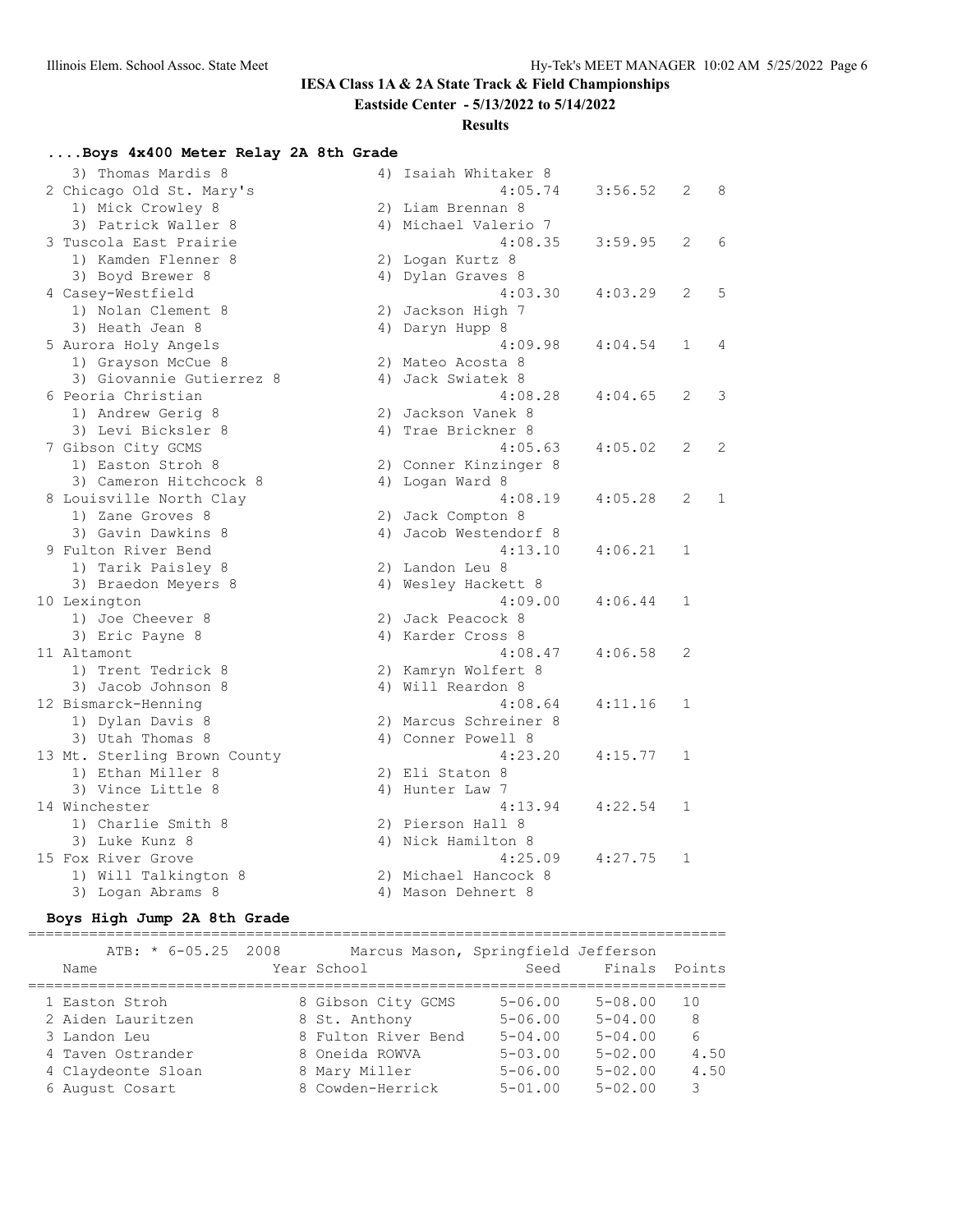## **IESA Class 1A & 2A State Track & Field Championships Eastside Center - 5/13/2022 to 5/14/2022 Results**

### **....Boys High Jump 2A 8th Grade**

| 7 Hugh Callaghan    | 8 Plainfield St. Mary | $5 - 02.00$ | $5 - 00.00$ | 0.60 |
|---------------------|-----------------------|-------------|-------------|------|
| 7 Johnathan Randles | 8 Clifton Nash        | $4 - 11.00$ | $5 - 00.00$ | 0.60 |
| 7 Parker Krogman    | 8 Lanark Eastland     | $5 - 05.00$ | $5 - 00.00$ | 0.60 |
| 7 Braden Anderson   | 8 Lanark Eastland     | $5 - 04.00$ | $5 - 00.00$ | 0.60 |
| 7 Mason Dehnert     | 8 Fox River Grove     | $5 - 02.00$ | $5 - 00.00$ | 0.60 |
| 12 Luke Kunz        | 8 Winchester          | $5 - 02.00$ | $5 - 00.00$ |      |
| 13 Blake Arnsman    | 8 Mendon Unity        | $5 - 00.00$ | $5 - 00.00$ |      |

### **Boys Pole Vault 2A 8th Grade**

================================================================================

| ATB: $* 14-06 2012$<br>Name | Adam Coulon, Downs Tri-Valley<br>Year School | Seed           | Finals Points  |                |
|-----------------------------|----------------------------------------------|----------------|----------------|----------------|
| 1 Isaiah Whitaker           | 8 Blooming CC                                | $14 - 00.00$   | $15 - 00.00*$  | 1 O            |
| 2 Jacob Veteto              | 8 Altamont                                   | $11 - 00.00$   | $11 - 06.00$   | 8              |
| 3 Owen Paluska              | 8 Waverly                                    | $8 - 00.00$    | $8 - 09.00$    | 6              |
| 4 Mateo Acosta              | 8 Aurora Holy Angels                         | $8 - 06.00$    | $8 - 0.3$ , 00 | 5              |
| 5 Stephen Dallas            | 8 Aurora Holy Angels                         | $8 - 0.3$ , 00 | $8 - 0.3$ , 00 | 4              |
| 6 Isaac Carlson             | 8 Erie                                       | $8 - 00.00$    | $7 - 09.00$    | 3              |
| 7 Cooper Pals               | 8 Altamont                                   | $8 - 00.00$    | $7 - 09.00$    | $\mathfrak{D}$ |
| -- Kalen Shinn              | 8 Tuscola East                               | $7 - 06.00$    | NΗ             |                |

#### **Boys Long Jump 2A 8th Grade**

================================================================================ ATB: \* 21-10 2019 Kaden Feagin, Arthur

| Name                 | zoro nddon't cagrif in char<br>Year School                                                                                                                                                                                     | Seed                      | Finals Points | ==========     |
|----------------------|--------------------------------------------------------------------------------------------------------------------------------------------------------------------------------------------------------------------------------|---------------------------|---------------|----------------|
| 1 Draven Zier        | 8 Lanark Eastland 18-09.75 19-02.00                                                                                                                                                                                            |                           |               | 10             |
| 2 Claydeonte Sloan   | 8 Mary Miller                                                                                                                                                                                                                  | 18-04.75                  | $18 - 04.50$  | 7              |
| 2 Cayden Green       | 8 Havana di Serikatan Serikatan Indonesia di S                                                                                                                                                                                 | $17 - 11.00$ $18 - 04.50$ |               | 7              |
| 4 Ryker Ford         | 8 Winchester                                                                                                                                                                                                                   | 18-00.75                  | 18-02.50      | 5              |
| 5 Cody Zimdars       | 8 North Clay 17-10.75                                                                                                                                                                                                          |                           | 18-01.00      | 4              |
| 6 Nikolas Mummert    | 8 Polo Aplington                                                                                                                                                                                                               | $18 - 06.50$ $17 - 11.25$ |               | 3              |
| 7 Carson Akins       | 8 Forreston                                                                                                                                                                                                                    | $18 - 02.50$              | $17 - 10.50$  | $\overline{c}$ |
| 8 Aiden Lauritzen    | 8 St. Anthony 17-09.50 17-09.25                                                                                                                                                                                                |                           |               | $\mathbf{1}$   |
| 9 Ben Lutz           | 8 St. Philomen 16-09.50 17-07.00                                                                                                                                                                                               |                           |               |                |
| 9 Michael Becket     | 8 Wenona Fieldcrest 17-08.00                                                                                                                                                                                                   |                           | $17 - 07.00$  |                |
| 11 Chase Mudd        | 8 Carthage 17-11.50 17-06.50                                                                                                                                                                                                   |                           |               |                |
| 12 Hugh Callaghan    | 8 Plainfield St. Mary 18-03.50 17-06.25                                                                                                                                                                                        |                           |               |                |
| 13 Keegan Winckler   | 8 Erie                                                                                                                                                                                                                         | $18 - 02.00$              | $17 - 04.75$  |                |
| 14 Riley Blank       | 8 Palestine 17-10.00 17-03.75                                                                                                                                                                                                  |                           |               |                |
| 15 Matthew Stach     | 8 Seneca and the Seneca and the Seneca and the Seneca and the Seneca and the Seneca and the Seneca and the Seneca and the Seneca and the Seneca and the Seneca and the Seneca and the Seneca and the Seneca and the Seneca and | $18 - 00.50$ $17 - 02.75$ |               |                |
| 16 Daeshawn Shaw     | 8 Decatur Dennis                                                                                                                                                                                                               | $18 - 05.00$ $17 - 01.75$ |               |                |
| 17 Bran Schroeder    | 8 Colfax Ridgeview                                                                                                                                                                                                             | $16 - 05.50$ $17 - 01.50$ |               |                |
| 18 Teddy Fogel       | 8 Bishop McNam 16-07.00                                                                                                                                                                                                        |                           | $16 - 11.00$  |                |
| 19 Easton Moriarity  | 8 Oglesby Washington 18-04.00                                                                                                                                                                                                  |                           | $16 - 05.50$  |                |
| 20 CJ Struckman      | 8 Fulton River Bend                                                                                                                                                                                                            | $17 - 04.50$              | $16 - 05.25$  |                |
| 21 Braden Montgomery | 8 Findlay Okaw Valley 17-08.00                                                                                                                                                                                                 |                           | $15 - 07.50$  |                |
| 21 Jake Ivey         | 8 Prophetstown PLT 17-06.50 15-07.50                                                                                                                                                                                           |                           |               |                |
| 23 Carter Kasten     | 8 St. Joseph Lib 15-10.50 15-07.00                                                                                                                                                                                             |                           |               |                |
| 24 Isaiah Wilson     | 8 Madison 18-06.50                                                                                                                                                                                                             |                           | $14 - 08.00$  |                |
| -- Jasper Flesner    | 8 Camp Point Central 18-03.50                                                                                                                                                                                                  |                           | FOUL          |                |